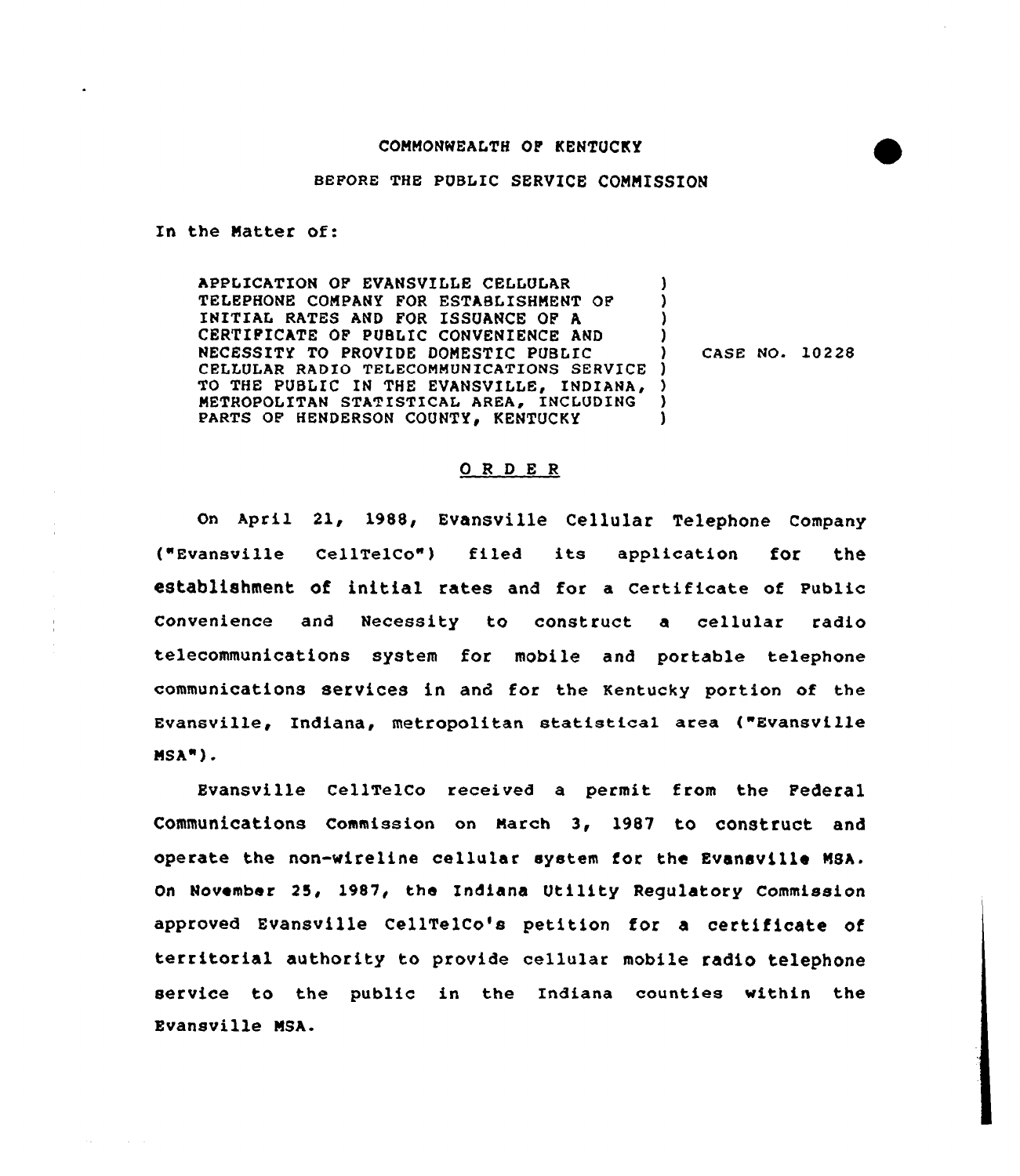The proposed initial system will include five cell sites and mobile telephone switching office. The only Kentucky facility of the proposed system will be located in or around Henderson, Kentucky. The final site for this facility has not been selected; however Evansville CellTelCo has indicated that it will supplement its application with further information about the Henderson facility as soon as the site is selected. Evansville CellTelCo has already completed the construction of a mobile telephone switching office and three of the ce11 sites 1ocated in Evansville, Haubstadt, and Chandler, Indiana, and has been providing service to Indiana customers since December 10, 1987. The cell sites located in Evansville and Chandler, Indiana, cover portions of the northern part of Henderson, Kentucky, and are capable of providing service to Kentucky customers located in this area.

Evansville CellTelCo has requested approval, independently of its request for <sup>a</sup> Certificate ot Public Convenience and Necessity, of its proposed tariff and price list. Since Evansville CellTelco can provide service to Kentucky customers without constructing facilities in Kentucky, the Commission is of the opinion that this is a reasonable request. As indicated in its application, Evansville CellTelco should file, and seek approval for, its construction plans for the Henderson facility as soon as a site has been selected.

By this Order, we accept, subject to the conditions contained within this Order, the tariff of Evansville CellTelCo, and thereby grant it the authority to operate within Kentucky. The

 $-2-$ 

فاستعدادها المتعارف والمتعارف

التار الدائدة الدافعة الأديد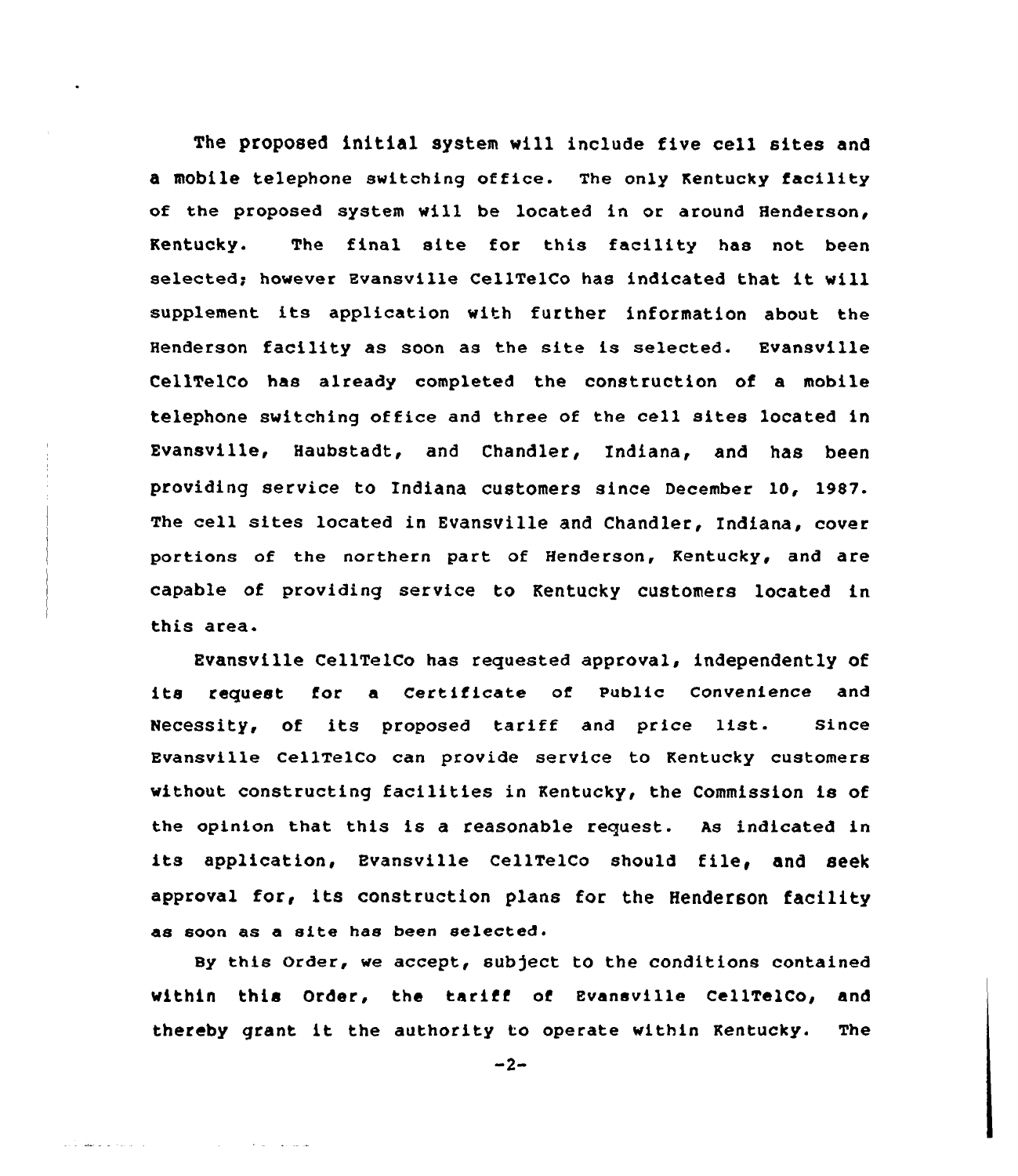Commission is persuaded, based upon evidence contained within the record of this case, that Evansville CellTelCo has the financial, technical, and managerial abilities to provide reasonable service within the Kentucky portion of the Evansville MSA.

The Commission finds the proposed initial rates and conditions of service proposed by Evansville CellTelCo are reasonable, with the following exception. Section XXII C(7)(b) of the tariff lists the maximum price for call transfers; however, the price list exceeds this amount. This is probably <sup>a</sup> typographical error; however, either the tariff or the price list should be corrected. In addition, Evansville CellTelCo is required to provide a toll free number and the name of a contact person who would be responsible for resolving complaints.

## FINDINGS hND ORDERS

The Commission, having considered the evidence of record and being advised, finds that:

l. Evansville CellTelCo should be granted authority to provide cellular radio telecommunications service within the Kentucky portion of the Evansville NSh,

2. Evansville CellTelCo should file, and seek approval for, its construction plans for the proposed Henderson facility as soon ae a site has been selected.

3. Evansville CellTelCo has the financial, technical, and managerial abilities to provide reasonable service.

 $-3-$